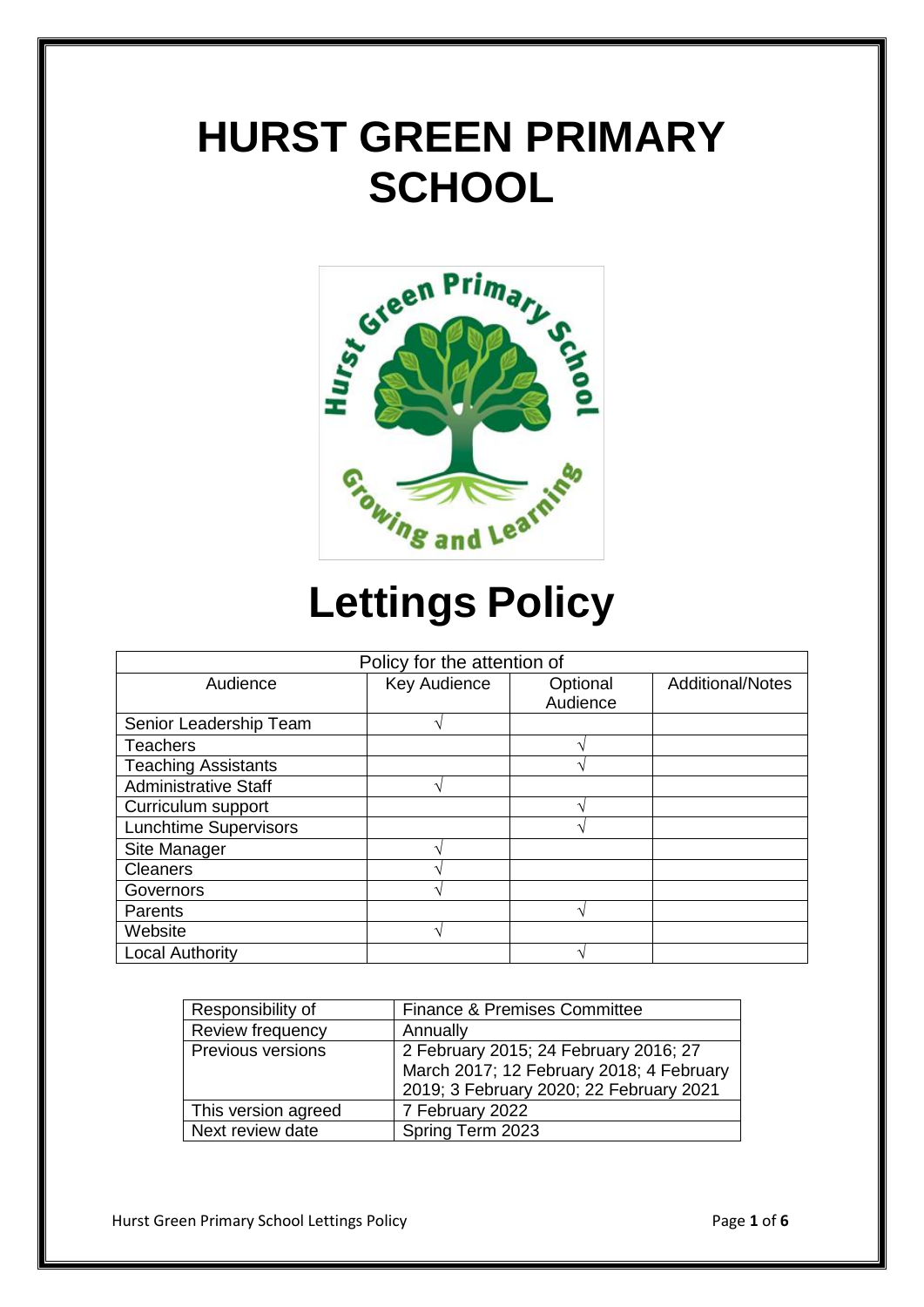# **Lettings Policy**

Charges for hiring the School premises are as follows:

## 1. **Lettings Charging Structure**

#### **Current Lettings rate:**

| Location           | Weekdays - per hour | Saturdays – per hour | Daily/weekly<br>charges |
|--------------------|---------------------|----------------------|-------------------------|
| Hall               | £16.00              | £25.00               |                         |
| <b>Classroom</b>   | £10.00              | £15.00               | Please enquire          |
| <b>Field</b>       | £16.00              | £20.00               | with school             |
| <b>Sports Hall</b> | £20.00              | £25.00               |                         |

A concession charge off the standard rate may be applied to lettings which are of a voluntary or community nature and are non-profit making organisations. For charges for daily/weekly lettings please enquire with the school.

PTA events will not incur any lettings fees. The cost of such use, based on the hire charges, is small in relation to the finance raised which is provided for the use of the school.

## 2. **General Terms**

- Minimum hire is 2 hours
- Charges will be reviewed annually to take effect from 1<sup>st</sup> April
- Lettings in hall, classrooms and sports hall are inclusive of toilet facilities
- Hirers of hall please note that use of a classroom will incur the relevant extra charge
- Bookings are taken for term-time only (unless agreed by the Headteacher and Site Manager)
- Term-time bookings may not start until after 4:30pm in the halls or the field to allow for school based activities. Any exceptions to this must be with prior agreement of the Headteacher.
- All lettings must vacate the school premises at the agreed time to avoid additional hourly rate payment.
- The school must be vacated by 10pm at the latest.

## 3. **Responsibility**

- The Person named in the Application Form (see appendix 1) hereto shall be the Hirer and will be personally responsible for ensuring that these conditions are complied with in all respects.
- The premises to be hired are those detailed in the Application Form.
- The Hirer must ensure that he/she or some other person authorised in writing by him/her is present throughout the period of hire and must ensure that the premises are used only for the purpose stated in the Application form hereto.
- The Hirer or other authorised person must remain at the premises until they are secured by the Site Manager.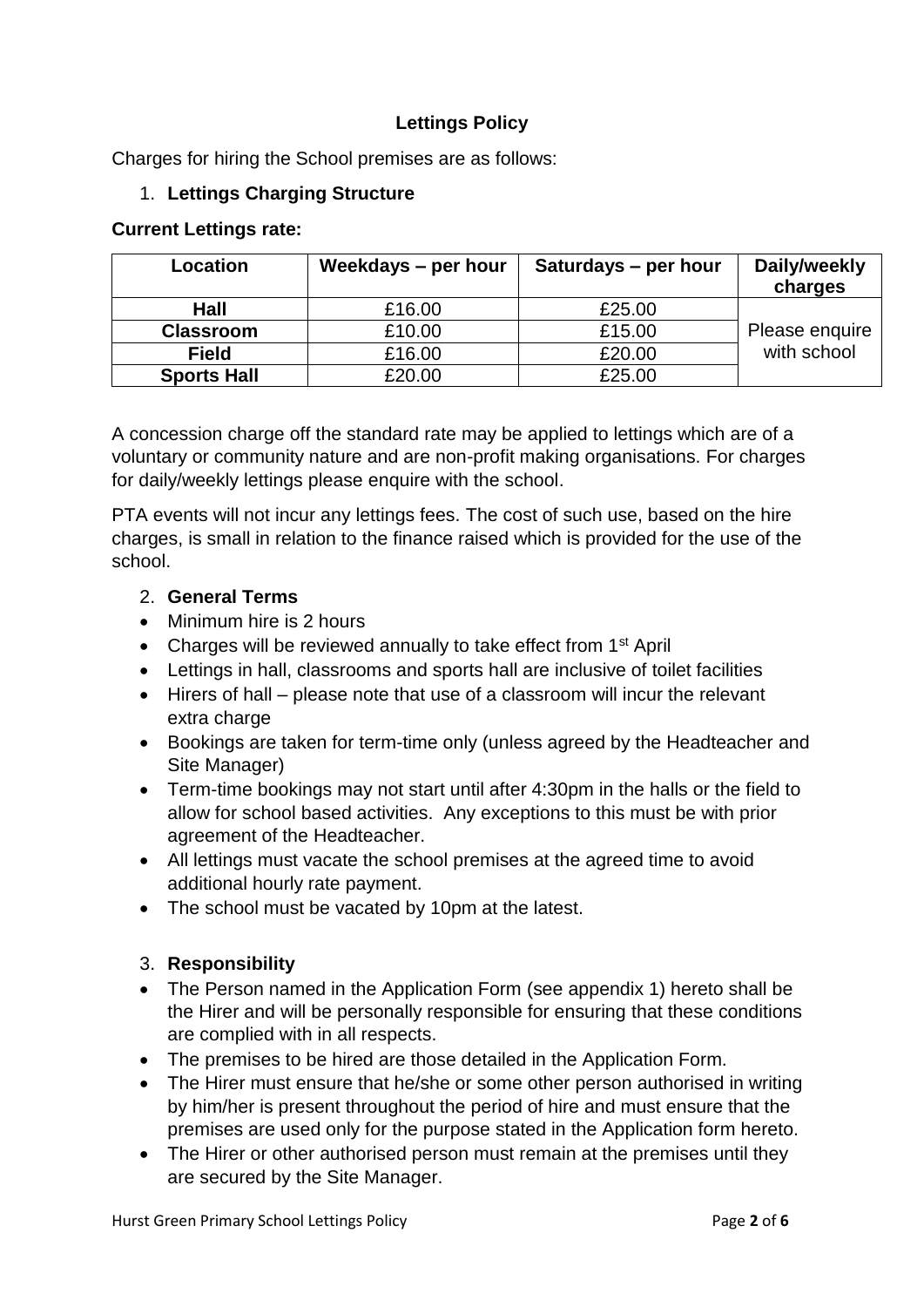- The Hirer must ensure that any licences required for the purpose of hire are obtained from the relevant authority and that the premises are not used for any activities that require a licence unless the appropriate licence has been obtained.
- The school and its agents shall be allowed access to any part of the premises at any time.
- The Hirer agrees to compensate the school against any damage caused during the period of hire or as a result of any theft or any breach of this agreement to the building or to any apparatus or appliances belonging to the school.
- The Hirer must ensure that the firefighting and detection apparatus on the premises are not interfered with. If a fire is detected the fire alarm can be activated by breaking a fire alarm call point and the emergency services should be called from the telephone in the school office or head's room by dialling 9 then 999.
- The Hirer must ensure that at no time during the period of hire is any emergency exit from the premises locked or obstructed.
- The Hirer must ensure that all persons using the premises for the purpose of the hire are aware of the site's fire appliances and emergency exits.
- The Hirer must take all reasonable precautions for the prevention of accidents or injury to any persons on the premises during the period of hire.
- The Hirer should provide their own first aid kits.

# 4. **Termination**

In the event of any breach of any of these conditions or in the event of any misstatement or material omission in the Application Form whenever discovered, the hiring may be cancelled forthwith at the absolute discretion of the school, without liability to the Hirer or any other person and any deposit or hire charge already paid will be lost by the Hirer.

# 5. **Conditions of Letting**

# **General**

- a) Where extra cleaning or moving of furniture is necessary with a letting, a separate account will be rendered.
- b) The meeting or function shall close not later than 10pm unless special permission has been obtained beforehand.
- c) In the event of the cancellation of a booking by the Hirer no monies already paid shall be refunded.
- d) The Headteacher is responsible for deciding whether or not the Site Manager is required to be on site for the full period of the letting.
- e) Detailed arrangements for the use of the premises shall be made by the organiser with the School Business Manager.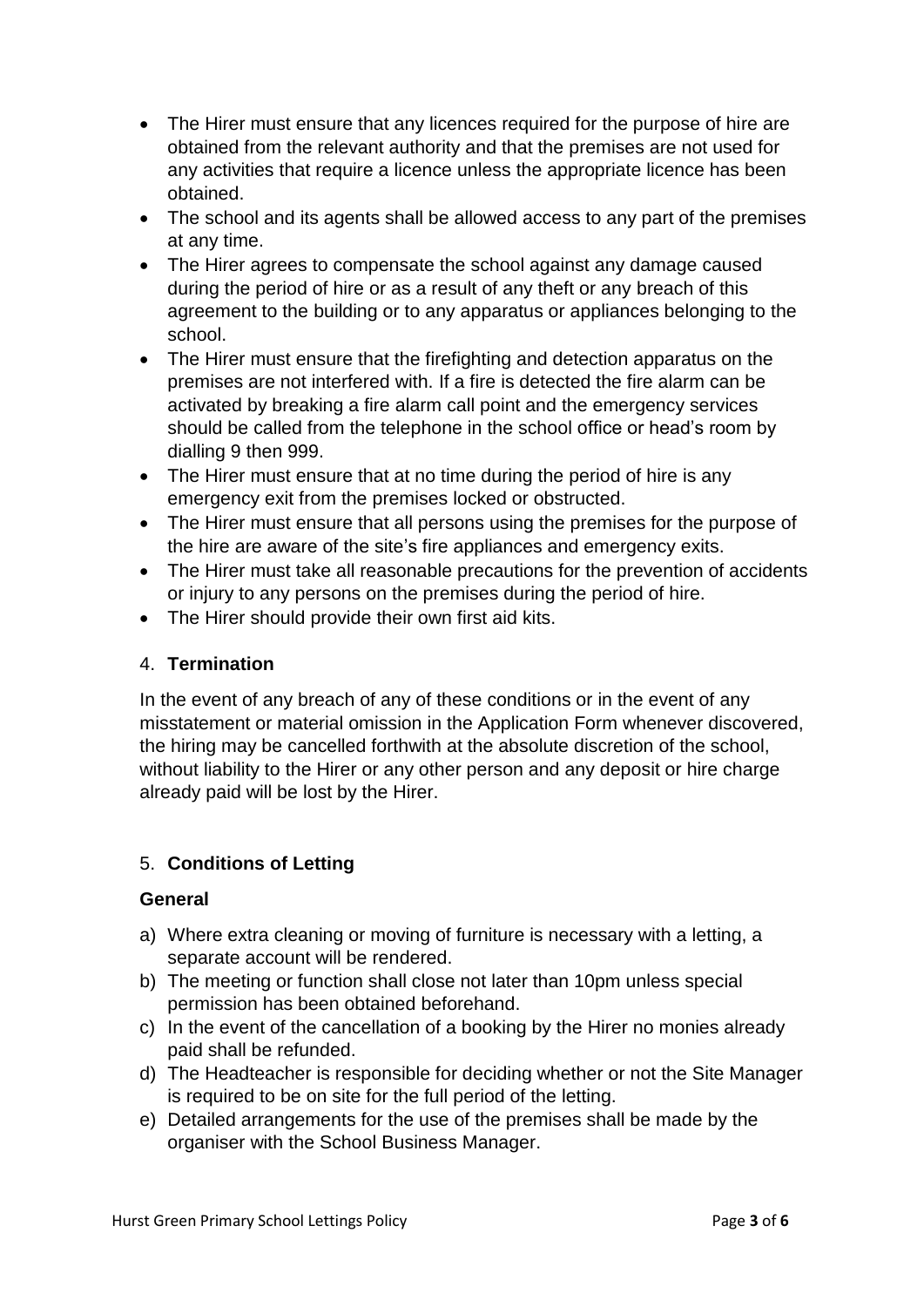- f) When school premises are let on a regular basis, any abuse or privilege on the part of the lessee(s) will lead to immediate cancellation of the letting, and retention of any monies paid.
- g) Continuous tenancies will be terminable by written notice of one calendar month on either side.
- h) Sub-letting is forbidden.
- i) The letting form must show the actual period of the letting to include time for preparation and for clearing up afterwards, it is essential that the times of entry and departure are strictly observed.
- j) The school will not be responsible or liable for any damage to or loss of property, articles or objects placed or left on the premises by the Hirer or any person and the Hirer hereby indemnifies the School in that respect.

Alcohol is not permitted on the premises.

Smoking and e-cigarettes are not allowed anywhere on the premises.

Gambling is not permitted on the premises.

# **Safeguarding**

Lettings will not be made to persons under the age of 18 or to any organisation or group or individual with an unlawful or extremist background to anybody to whom the school does not wish to hire premises. Please refer to the School's No Platform Policy.

Hirers must have policies and procedures in place to ensure children's safety and must provide evidence of these to the school as required e.g. safeguarding policy; DBS checks.

## **Insurance**

'All Hirer's of school premises are required, as part of the letting conditions, to have their own public liability insurance to cover any legal liabilities arising from their hire of the school premises and arising from any activities they may undertake during the period of the hire.'

## *Risk Management & Insurance Section, Dudley MBC*

A copy of the policy should be supplied to the School before the letting if requested.

## **Public Entertainment**

- a) The organiser shall be responsible for the prevention of overcrowding, such as to endanger public safety and for keeping clear all gangways, passages and exits.
- b) Where the school buildings are required for concerts, optical projection, music, film or drama, the organiser must quarantee that:
	- i) Permission has been obtained, where necessary from copyright holders for the public performance of plays, music, songs, gramophone records etc.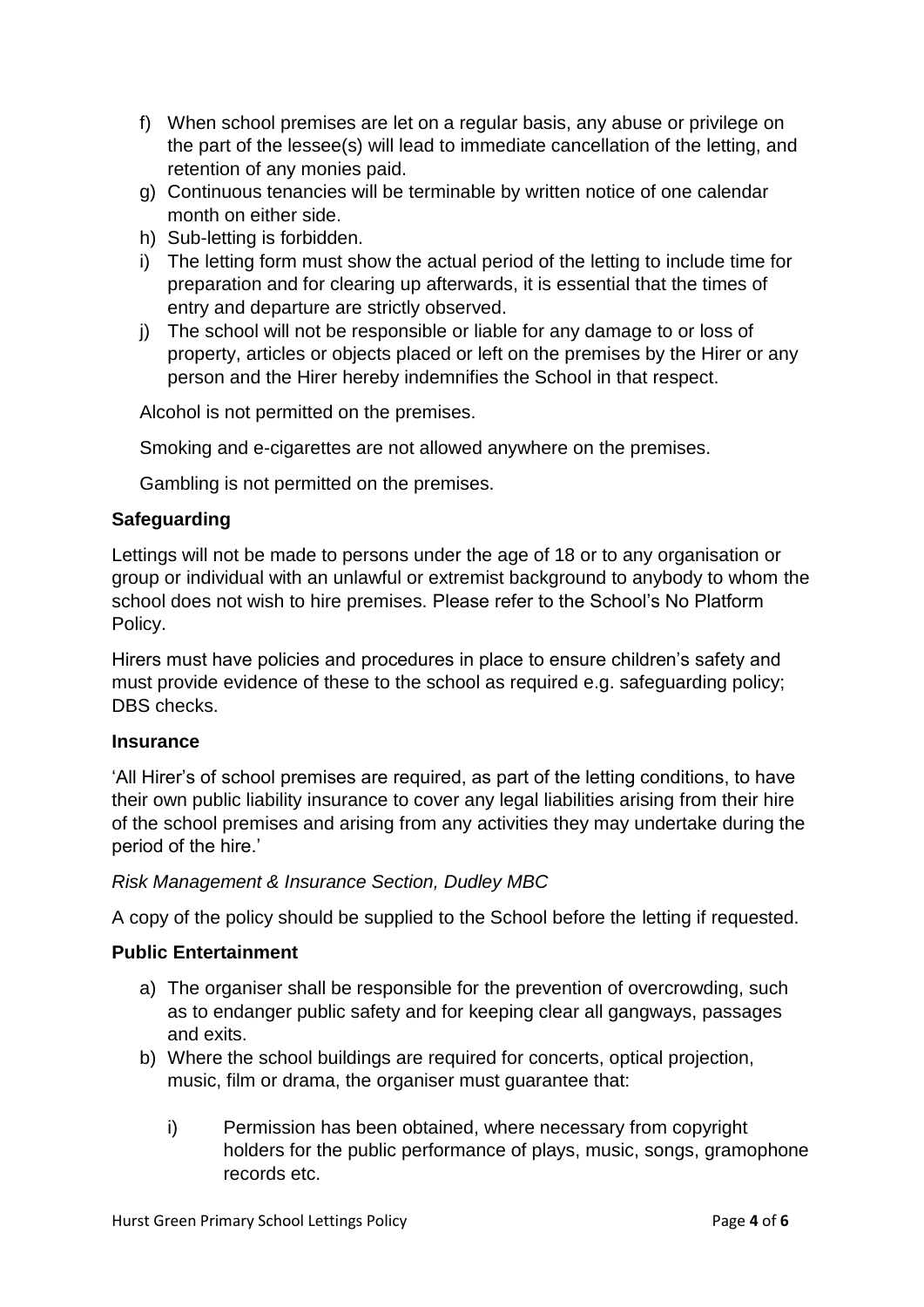- ii) The requirements of the Licensing Authorities where necessary have been met.
- iii) Where necessary, licences for performance by children have been obtained in accordance with the provisions of the Children and Young Persons Act 1993.
- iv) No play shall be performed or film shown which is any way offensive to public feeling, or detrimental to the public interest.
- v) In the case of film shows only non-inflammable films are used, and that adequate fire extinguishers are provided by the organisers.

**Portable electrical equipment –** a safety certificate confirming that any equipment brought on site has been tested must be completed.

# **Before leaving**

- a) School premises must be left in a clean and tidy condition ready for reopening at the usual time of the next school session.
- b) Floors shall not be treated in such a way as to render them dangerous for school purposes.

**Parking -** The parking of motorcycles, cars or other vehicles on school premises for the duration of the letting is available. Permissible due care and attention must be maintained when parking vehicles. Vehicles are left at the owner's risk.

## **Site Manager**

The Site Manager will be responsible for opening rooms for the lettings, and for locking up the School after the letting is over.

The Site Manager will ensure the Hirer is familiar with evacuation procedures and where fire extinguishers are kept.

No payment for the Site Manager's services may be made direct to the Site Manager by the person(s) using the premises.

## **Review**

The Governors will review the lettings policy on an annual basis.